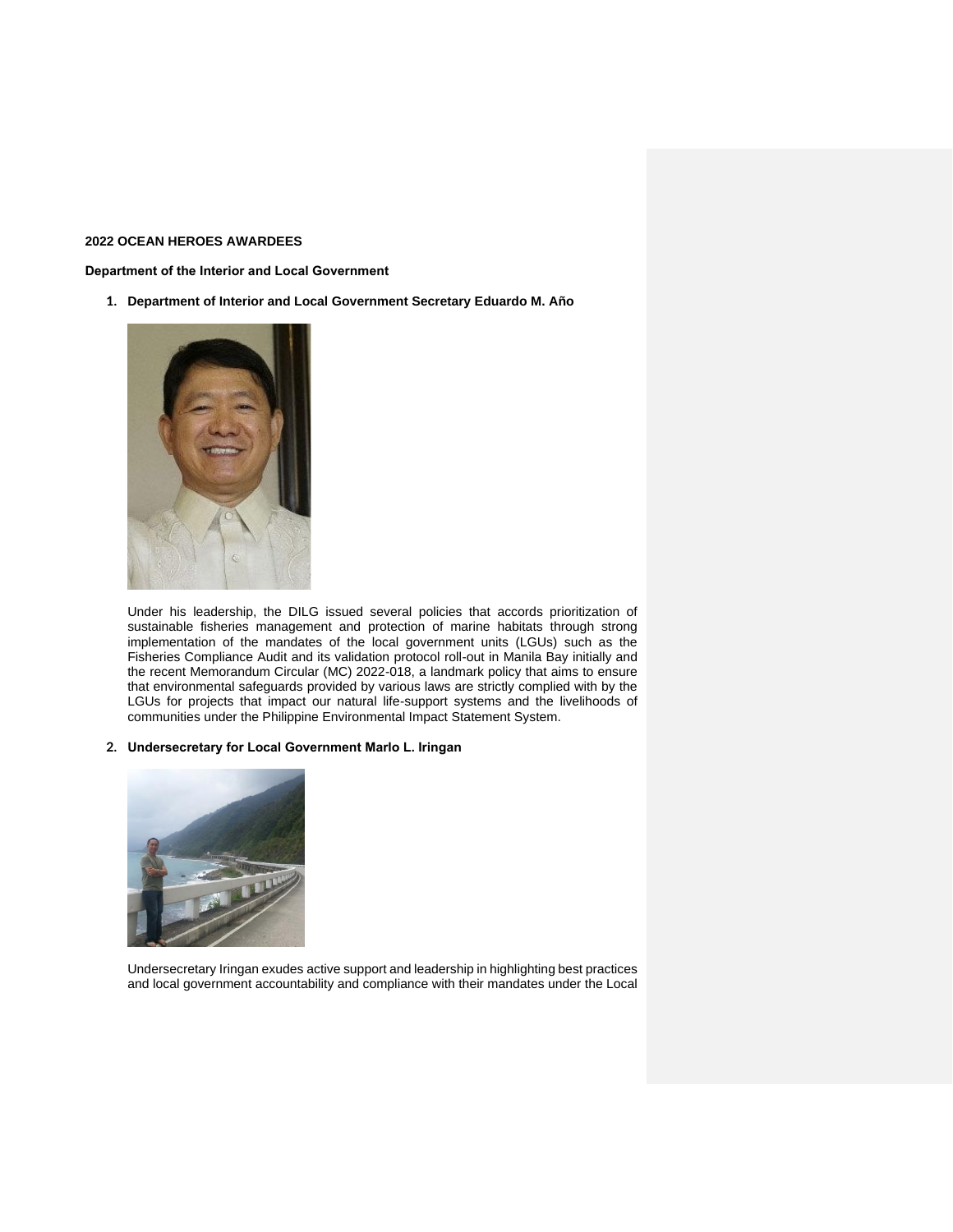Government Code with respect to dump-and-fill, seabed quarrying and other coastal development projects.

**3. Undersecretary for Peace and Order Bernardo C. Florece, Jr.**



Through his guidance, the DILG pushed for local governments' enforcement against illegal, unreported and unregulated fishing inside municipal waters by calling their attention based on satellite boat detection data, active representation of local governments in fisheries management area management boards, among others.

**4. Atty. Odilon L. Pasaraba, Director of Bureau of Local Government Supervision and Assistant Secretary for Special Concerns – Local Government Sector**

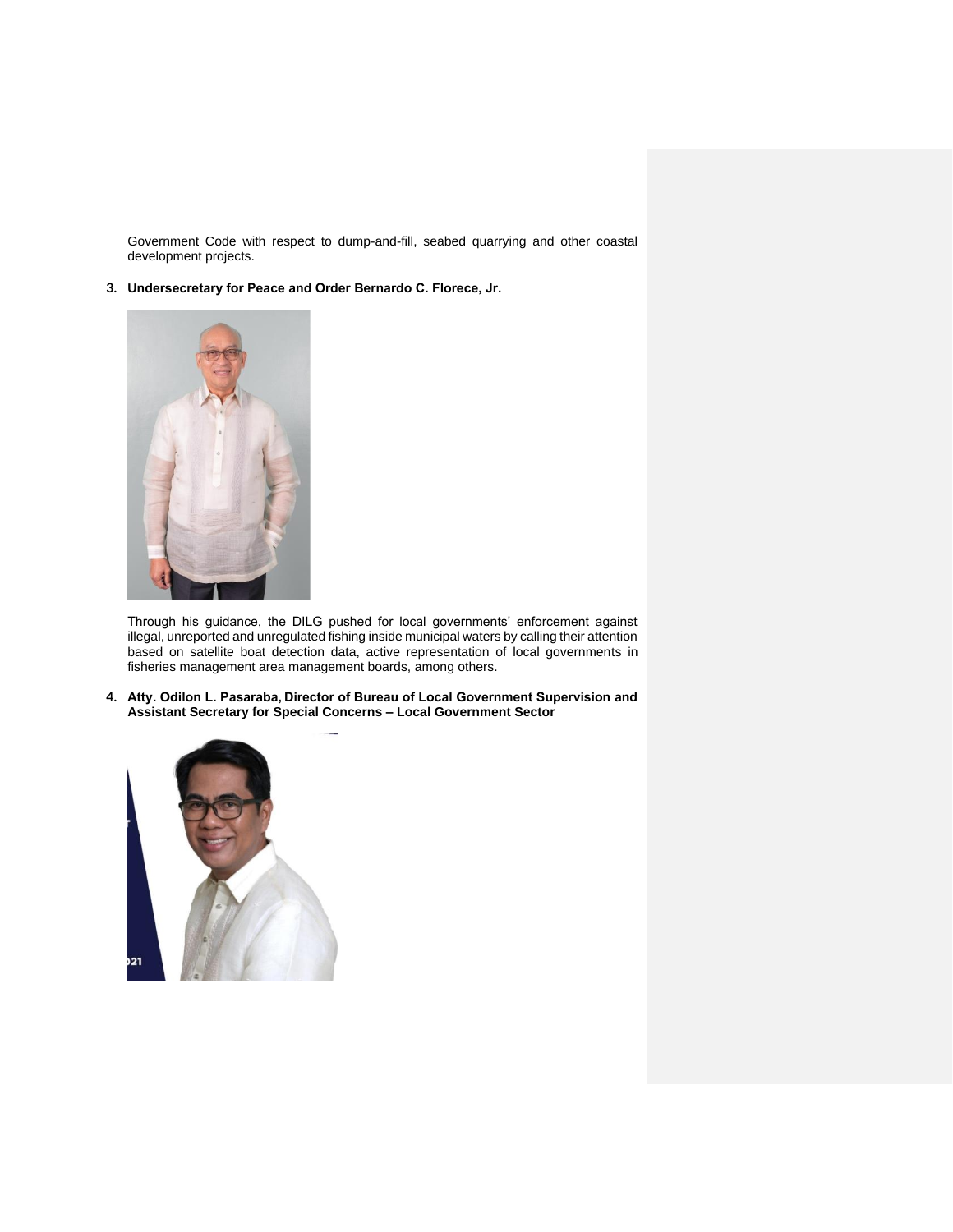Director Pasaraba is a steadfast and dynamic partner of civil society sector in ensuring that local governments live up to their power and authority with the DILG providing consistent supervision and support to local governments including the latter's compliance with various environmental laws, such as RA 9003 (Ecological Solid Waste Management Act), RA 10654 (Amended Fisheries Code), and DILG policy issuances such as the pioneering Fisheries Compliance Audit of local government units in the country.

### **5. Vivian P. Suansing, Director – Planning Services**



Director Suansing has consistently ensured the Department's programs in ensuring compliance and accountability of local governments of their legal mandates under existing environmental laws.

**6. Adrian Paul P. Santos, Project Development Officer III – Manila Bay CRPP Project Management Office**

For his dedication in ensuring that actions are done and accountability is secured among the local government units and partners, in effectively implementing the fisheries and environmental laws.

**7. Carlo Mari Crisregienald C. Tan, Project Manager I – Office of the Director, Bureau of Local Government Supervision and Assistant Secretary for Special Concerns – Local Government Sector**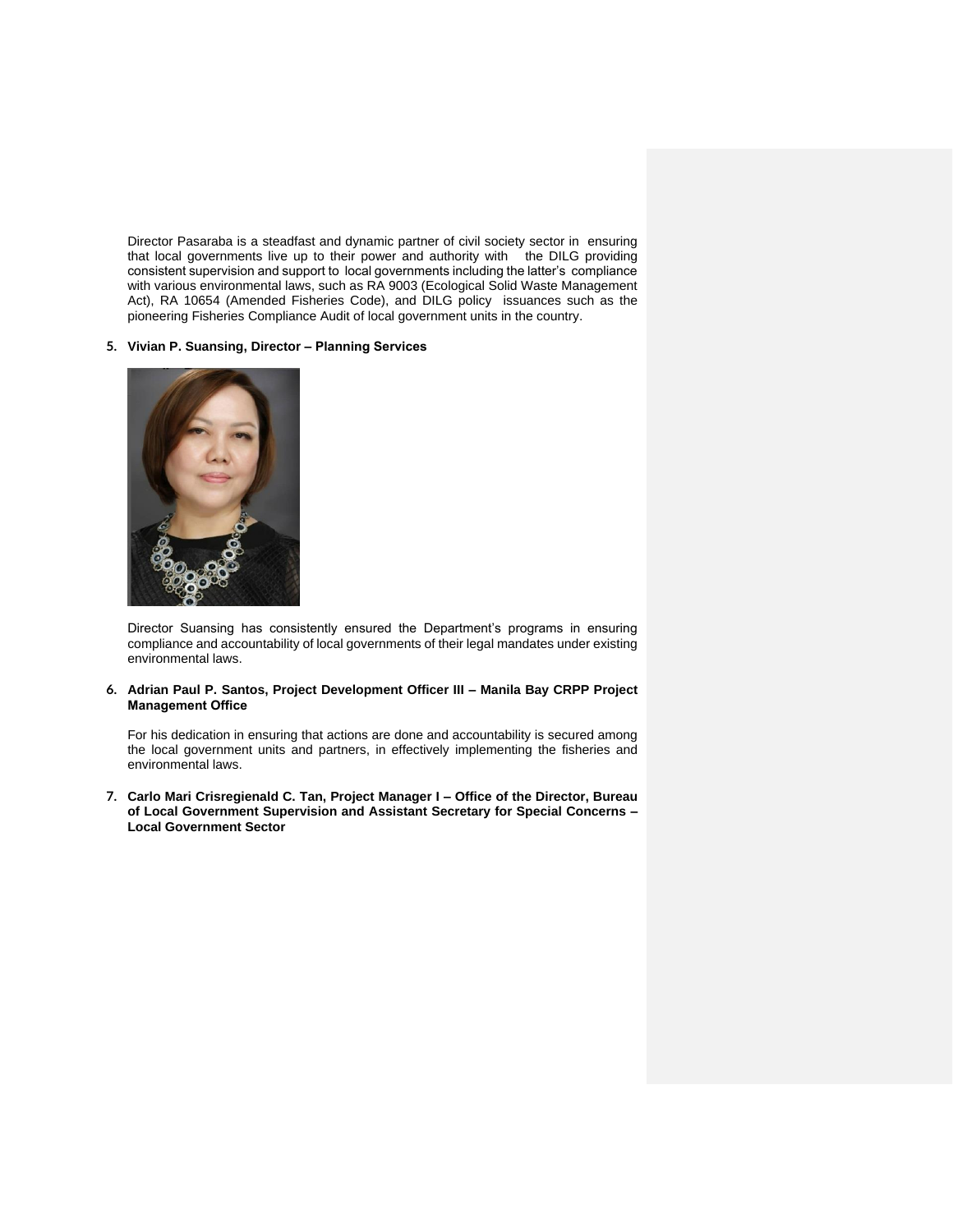

An inspiring young public servant, Mr. Tan is the Project Manager I – Office of the Director, Bureau of Local Government Supervision, and Assistant Secretary for Special Concerns – Local Government Sector. He has been very instrumental in ensuring the local implementation of the policies so that they can be effectively felt by the constituents, especially the fisherfolk.

**8. Aleya Carmela E. Arca, Asst. Program Manager, Program Management Office, Manila Bay Clean-up, Rehabilitation and Preservation Program, Bureau of Local Government Supervision**



A dedicated young public servant who's a stalwart in securing the effective implementation of the environment and fisheries policies in the country and exacting accountability from local governments through the Fisheries Compliance AuditShe dedicates her time and presence to every opportunity to be with partners and fisherfolk.

**9. Atty. Anjelo D. Saturnino**, **Project Development Officer IV/Legal Officer, Program Management Office- Manila Bay Clean-up, Rehabilitation and Preservation Program, Bureau of Local Government Supervision**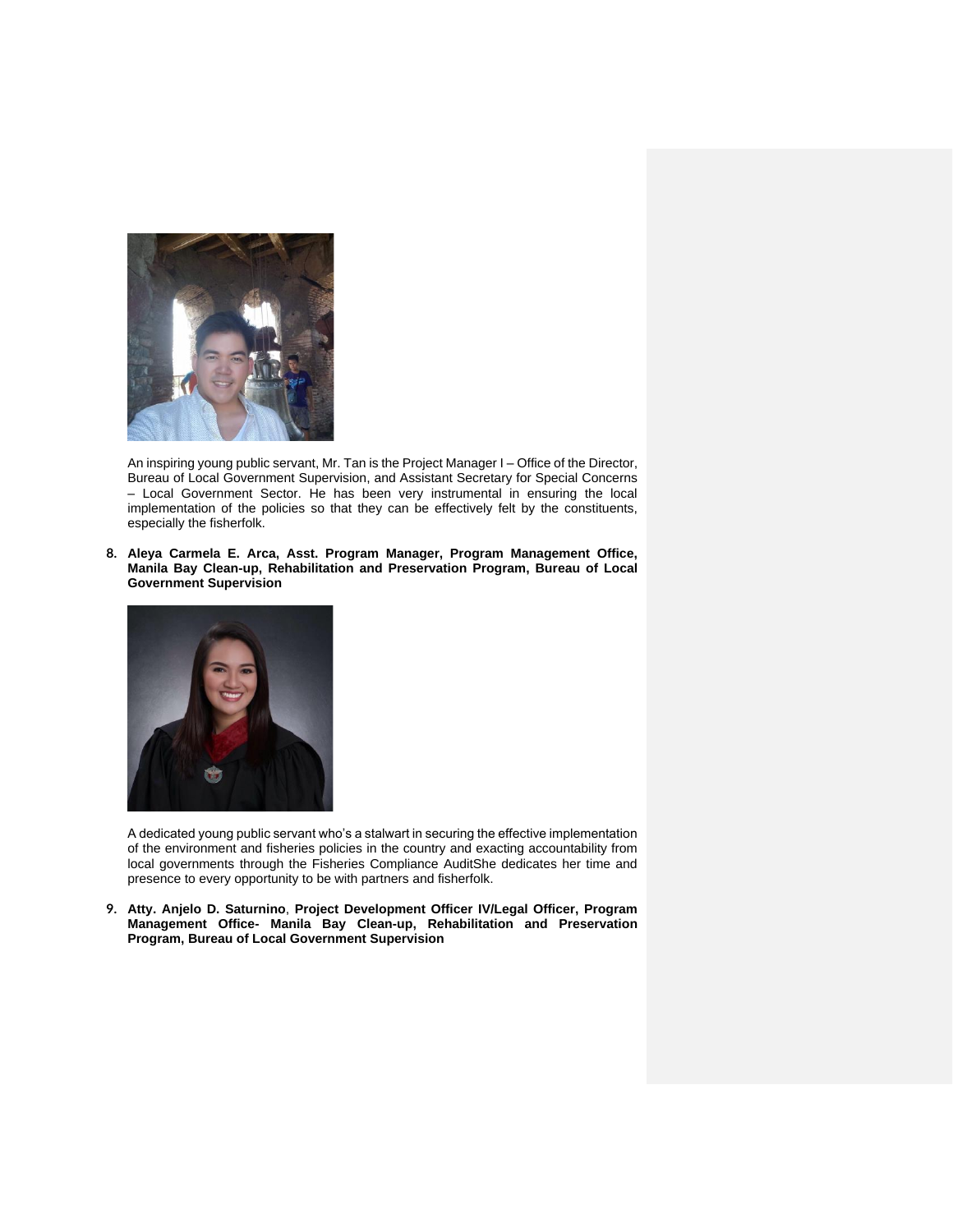

For his strong advocacy for full implementation of laws and accountability of local government units serves as an inspiration to all young people who aspire to become public servants.

## **Department of Agriculture and Bureau of Fisheries and Aquatic Resources**

## **10. Secretary William D. Dar**



He signed the National Sardines Management Plan last May 15, 2020 and called for its implementation in the 12 Fisheries Management Areas. He likewise issued orders to affirm and bolster the implementation of the Vessel Monitoring Measures in the country. Amidst the challenges of crisis due to the COVID-19 pandemic, he maintained his exemplary guidance in protecting the artisanal fisherfolk who are frontliners during the pandemic.

#### **11. Undersecretary Cheryl Marie Natividad-Caballero**, **Undersecretary for Agri-Industrialization and Fisheries, Department of Agriculture**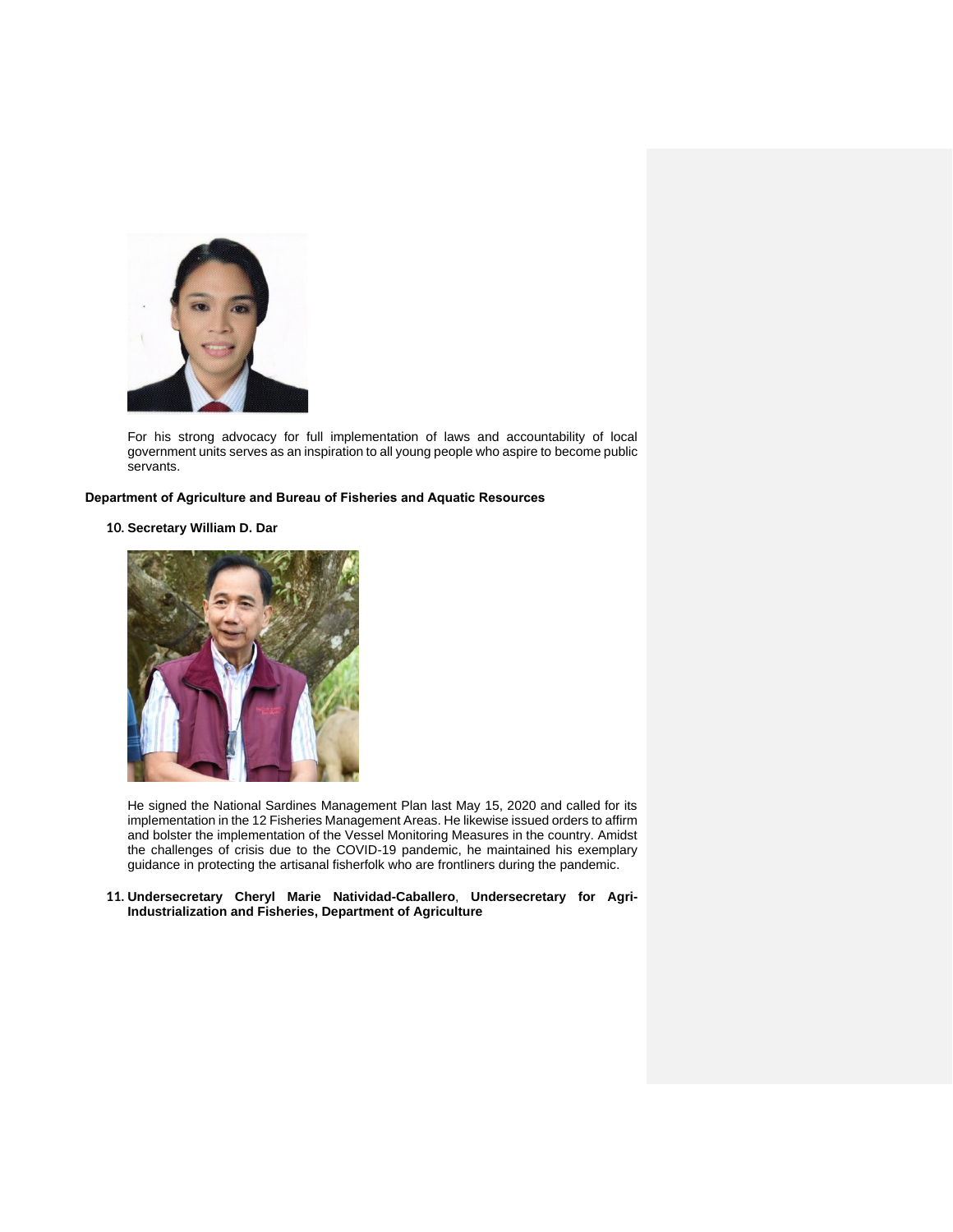

For her service and dedication to ensuring that there is science-based and participatory management of Fisheries in the Philippines. As the Undersecretary for Agri-Industrialization and Fisheries, she made sure that consultations were conducted and stakeholder voices were heard.

**12. Drusila Esther E. Bayate**, **Assistant Director for Technical Services, Bureau of Fisheries and Aquatic Resources**



For her active role in the implementation of Fisheries Laws in the Philippines and ensuring that policies are strictly enforced.

**13. Sandra Victoria R. Arcamo**, **Chief – Fisheries Resources Management Division**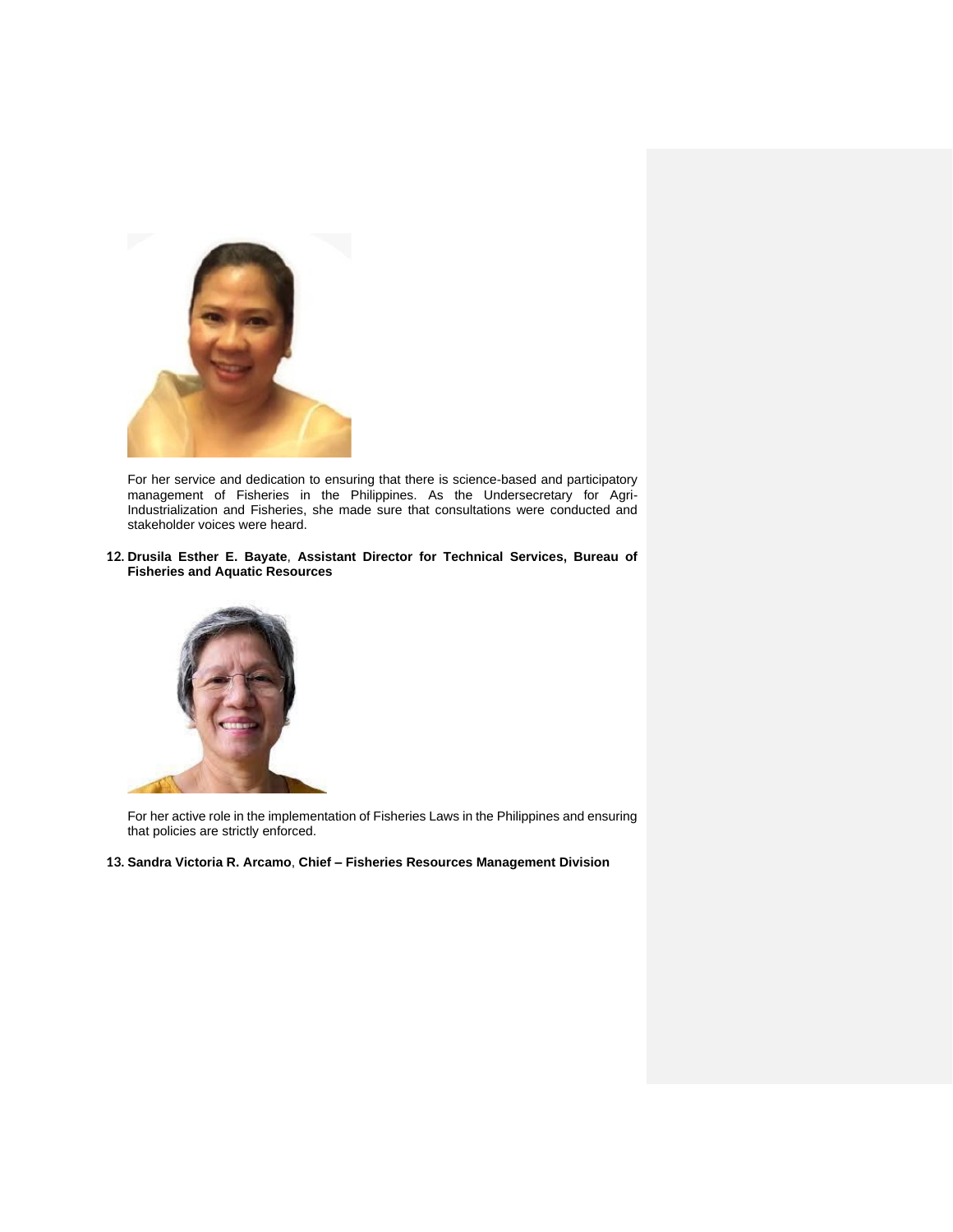

For her steadfast dedication to protecting coastal and fisheries habitats against illegal dump-and-fill, seabed quarrying, and illegal fishing in municipal waters.

**14. Dr. Juan D. Albaladejo**, **Regional Director of BFAR Region 8/ FMA 8 Chairperson**



Dr. Albaladejo is a trailblazer in the Fisheries Management Area and instrumental in achieving milestones in upholding a science-based, transparent, accountable, and sustainable fisheries management in the country. He is a role model and an inspiring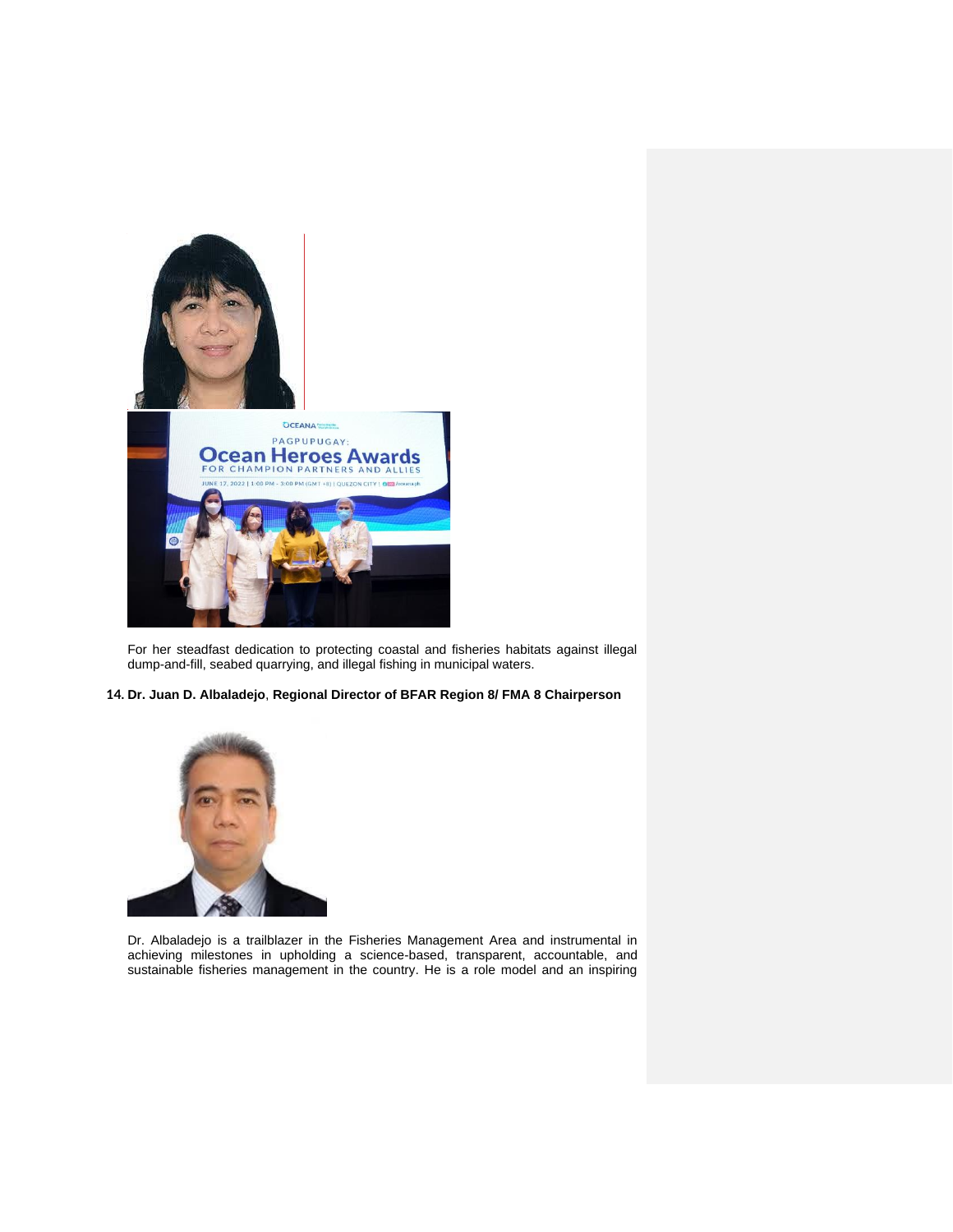leader who motivates stakeholders to collaborate and coordinate for the wellbeing of our fisheries and our artisanal fisherfolk.

**15. Ronnie P. Esmeña**, **Bureau of Fisheries and Aquatic Resources Region 8 / FMA 8 Focal Person**



Together with his team in BFAR 8, Mr. Esmeña set the pace and elevated the standards of young leadership in the government by ensuring that policies are implemented.

**16. Christine N. Gresola**, **Training Specialist, Bureau of Fisheries and Aquatic Resources Region 8**

For her tireless efforts amidst the challenges in ensuring that the fisheries and environment policies are implemented and in championing the welfare and rights of fisherfolk in the region.

**17. Edmar Kristopher P. Petallaña**, **Officer-in-charge, Monitoring, Control and Surveillance Section, Bureau of Fisheries and Aquatic Resources Region 8**



Mr. Petallaña was a key official in the development of the first-ever Fisheries Management Area Enforcement Plan in Fisheries Management Area 8. As a member of the Technical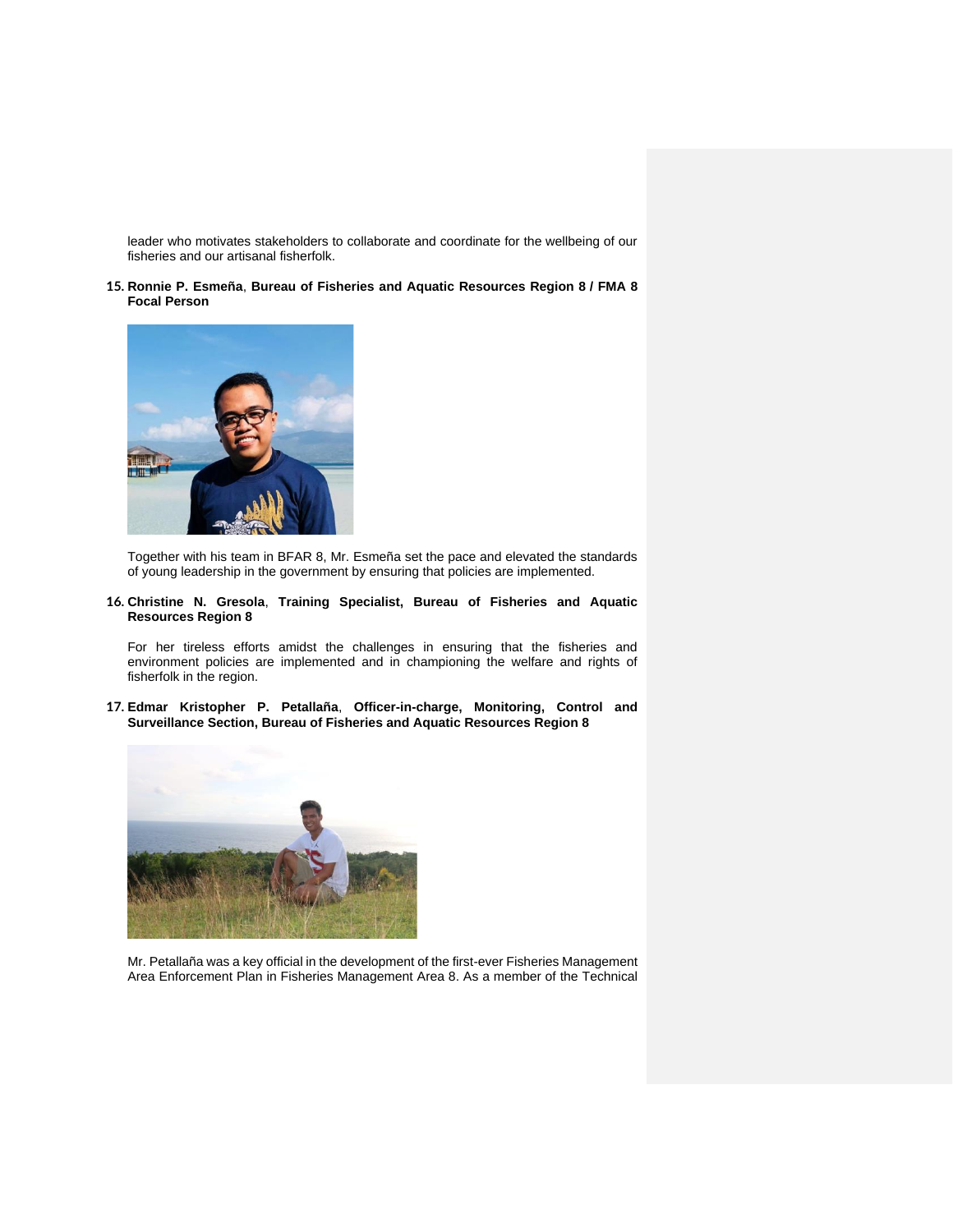Working Group for Enforcement of FMA 8, he led the various meetings, consultations and workshops to ensure the crafting fo theFMA8 Enforcement OPLAN.

## **18. Nelson B. Bien**, **Regional Director, BFAR 5 / FMA 7 Chairperson**



Through his leadership, Fisheries Management Area 7 created ripples of impact in the management of fisheries, especially in sardine fishery. Area 7 was the first to adopt the National Sardines Management Plan in the country and work on its implementation.

## **19. Sammy A. Malvas**, **Regional Director, BFAR 4A / FMA 12 Chairperson / Assistant Director for Operations**



Under the leadership of Regional Director Malvas, Fisheries Management Area 12 was able to advance and uphold science-based management of fisheries in the country.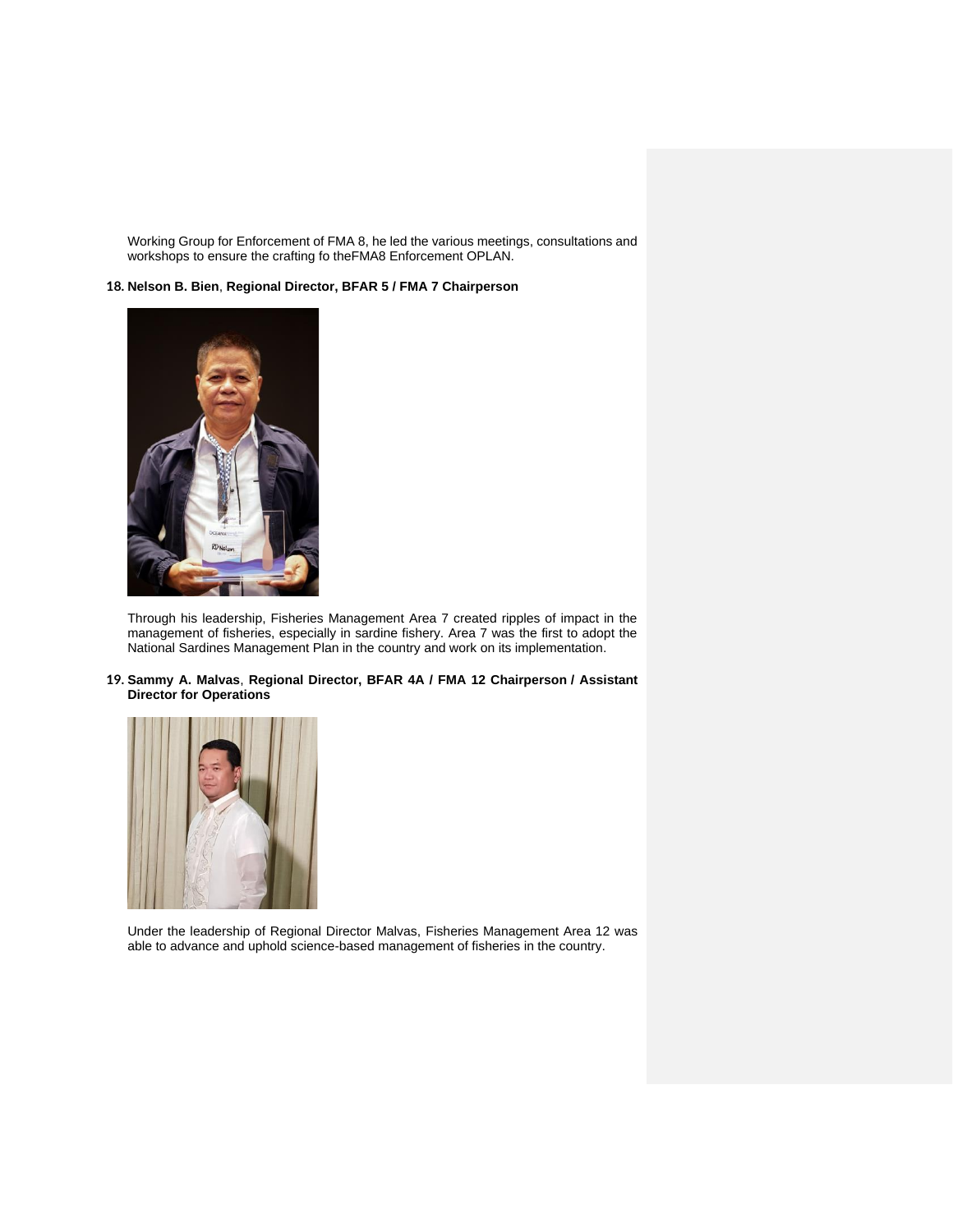**20. Sonia Olayvar-Elloso**, **Bureau of Fisheries and Aquatic Resources Region 4A / FMA 12 Focal Person**

For her dedication and service to upholding the participatory fisheries management area in FMA 12.

**21. Edmundo M. Amican III**, **Coastal Resource Manager, Bureau of Fisheries and Aquatic Resources Region 4A**



For his tireless efforts to uphold the sustainable fisheries management in Area 12 and ensure that policies are effectively implemented.

**22. Ariel U. Pioquinto**, **Chief, Fisheries Management and Regulatory and Enforcement Division, Bureau of Fisheries and Aquatic Resources Region 5**

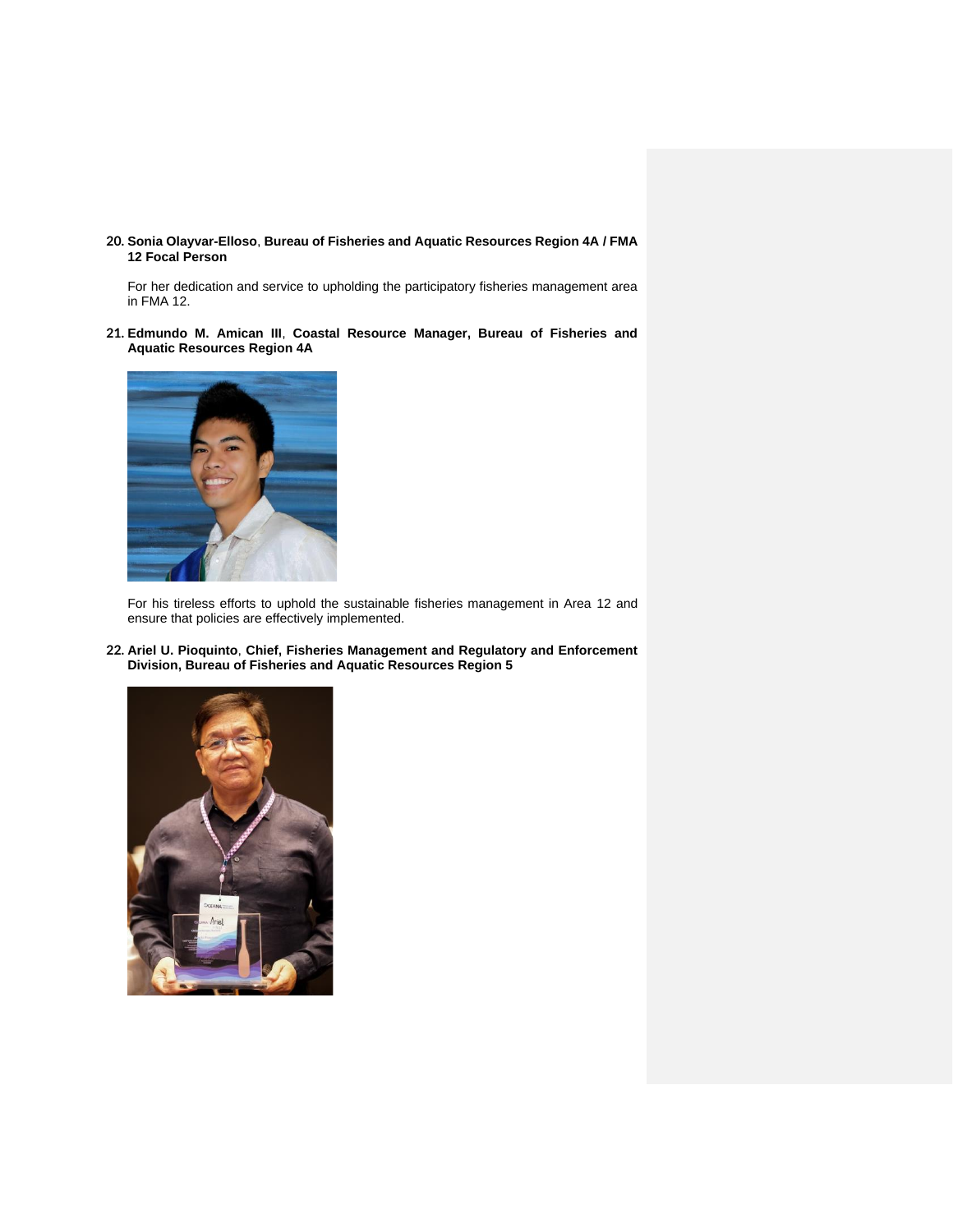For ensuring the full and effective implementation of the fisheries laws in his region and Fisheries Management Area 7. It was under his leadership that law enforcement was put in place and violations were seriously dealt with.

**23. Nonie P. Enolva**, **Chief, Marine Fisheries Resource Management Section, Bureau of Fisheries and Aquatic Resources Region 5**



She was instrumental in the implementation and operationalization of the Fisheries Management Area 7.

**24. Dr. Noemi SB Lanzuela**, **Chief Regional Fisheries Training and Fisherfolk Coordination Division, Bureau of Fisheries and Aquatic Resources Region 5**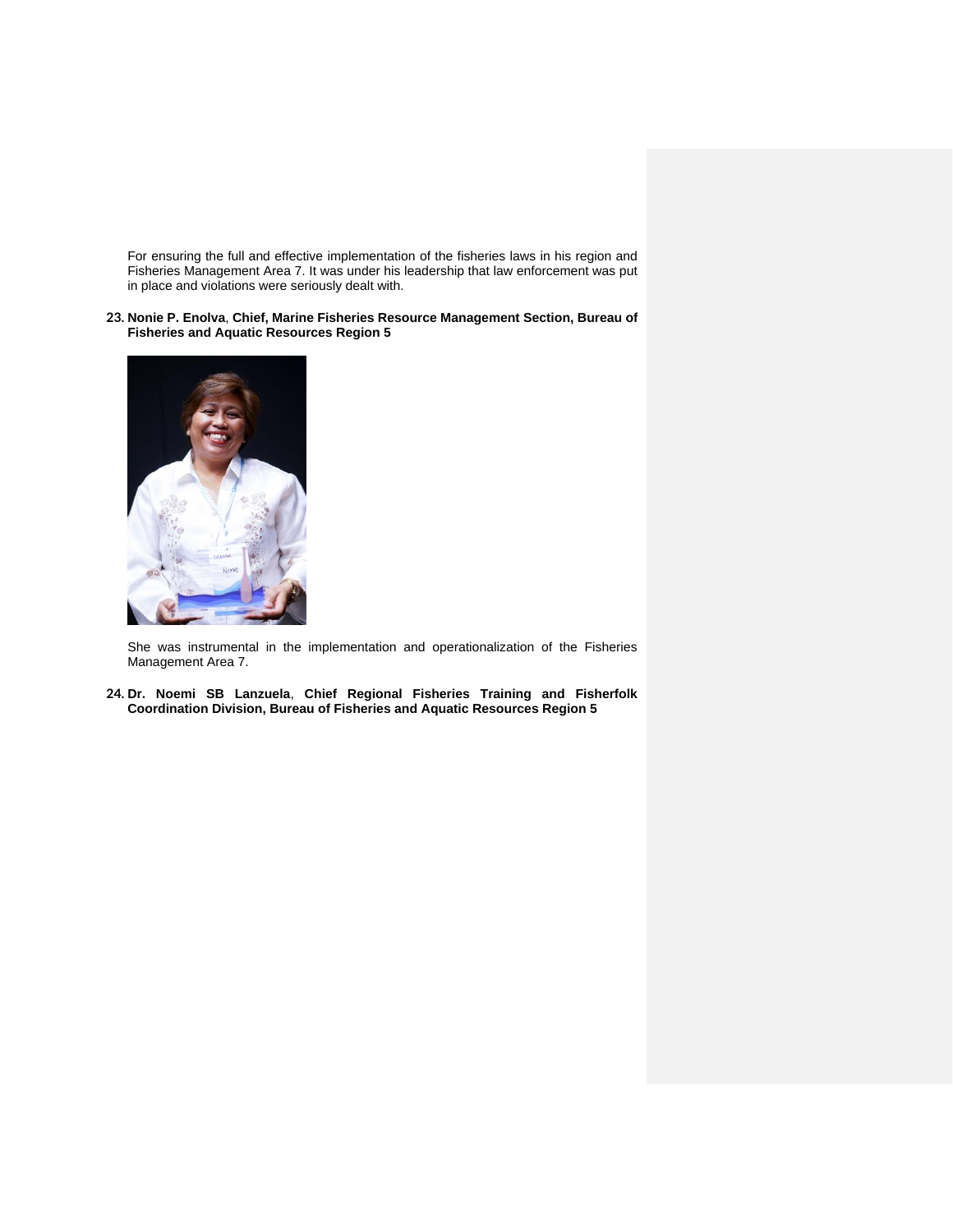

Her proactive support and dedication made it possible for the National Sardines Management Plan to be adopted in Fisheries Management Area 7.

**25. Dr. Emma L. Ballad, OIC, Fisheries Resource Management Section, OIC, Fisheries Inspection and Quarantine Service, Bureau of Fisheries and Aquatic Resources Region 2 (FMA 1)**



Dr. Ballad has been a strong partner in the implementation of the Fisheries Management Area Scorecard since it was rolled out.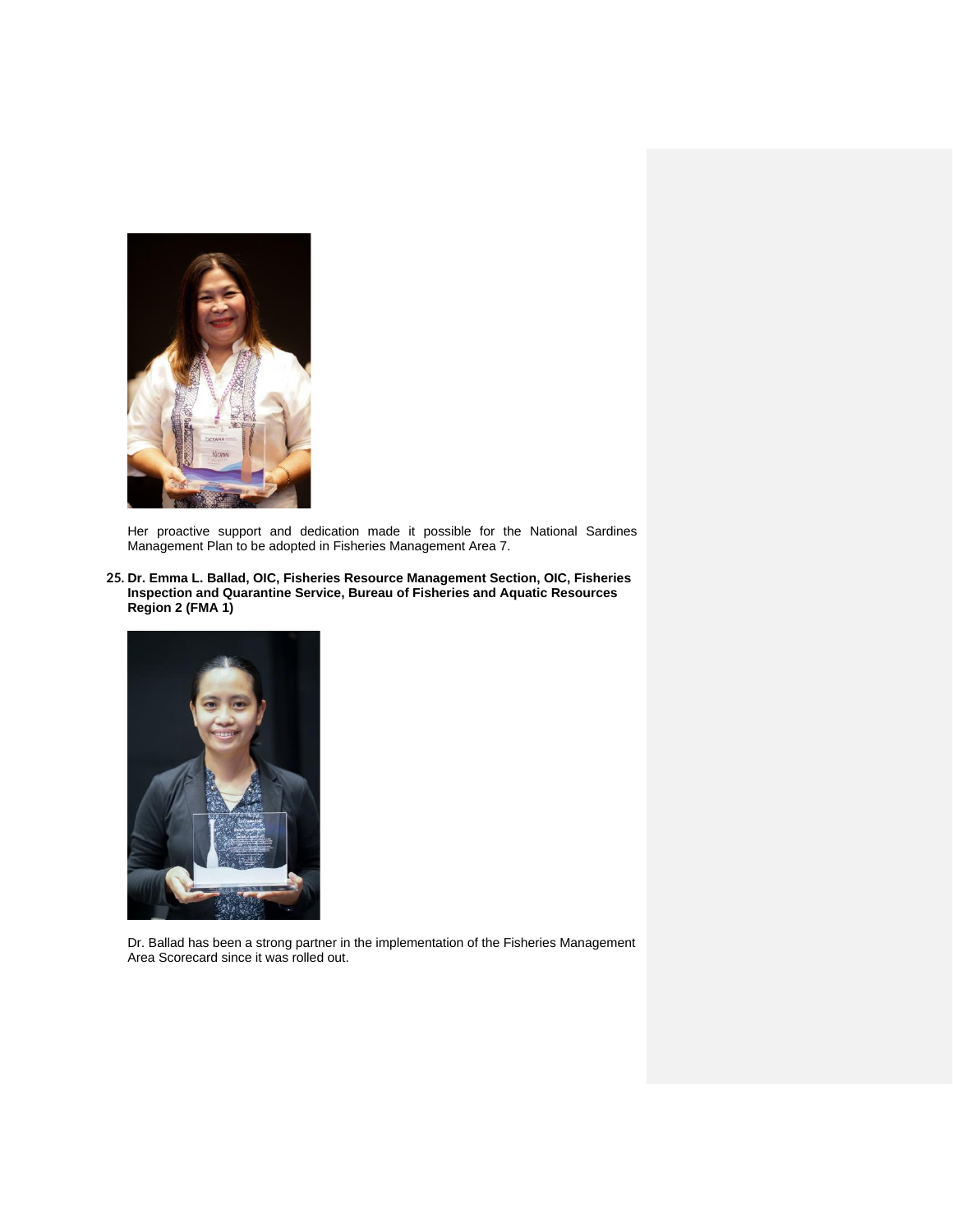**26. Atty. Arsenio S. Bañares, Chief, Fisheries Management Regulatory and Enforcement Division, Bureau of Fisheries and Aquatic Resources Region 2 (FMA 1)**



For his tireless work to protect our ocean and ensuring that fisheries management area is implemented effectively.

**27. Dr. Angel B. Encarnacion, DMSc, CESE, Regional Director, Bureau of Fisheries and Aquatic Resources Region 2 / Chairperson, Fisheries Management Area 1**



One of the most inspiring young public servants who raises the bar high in terms of service and steadfast dedication, Dr. Encarnacion has been proactively supporting partners and ensuring science-based Fisheries Management Area 1.

## **Philippine National Police – Maritime Group**

**28. PCOL Fernando L. Cunanan, Jr., Chief, PNP Regional Maritime Unit 3**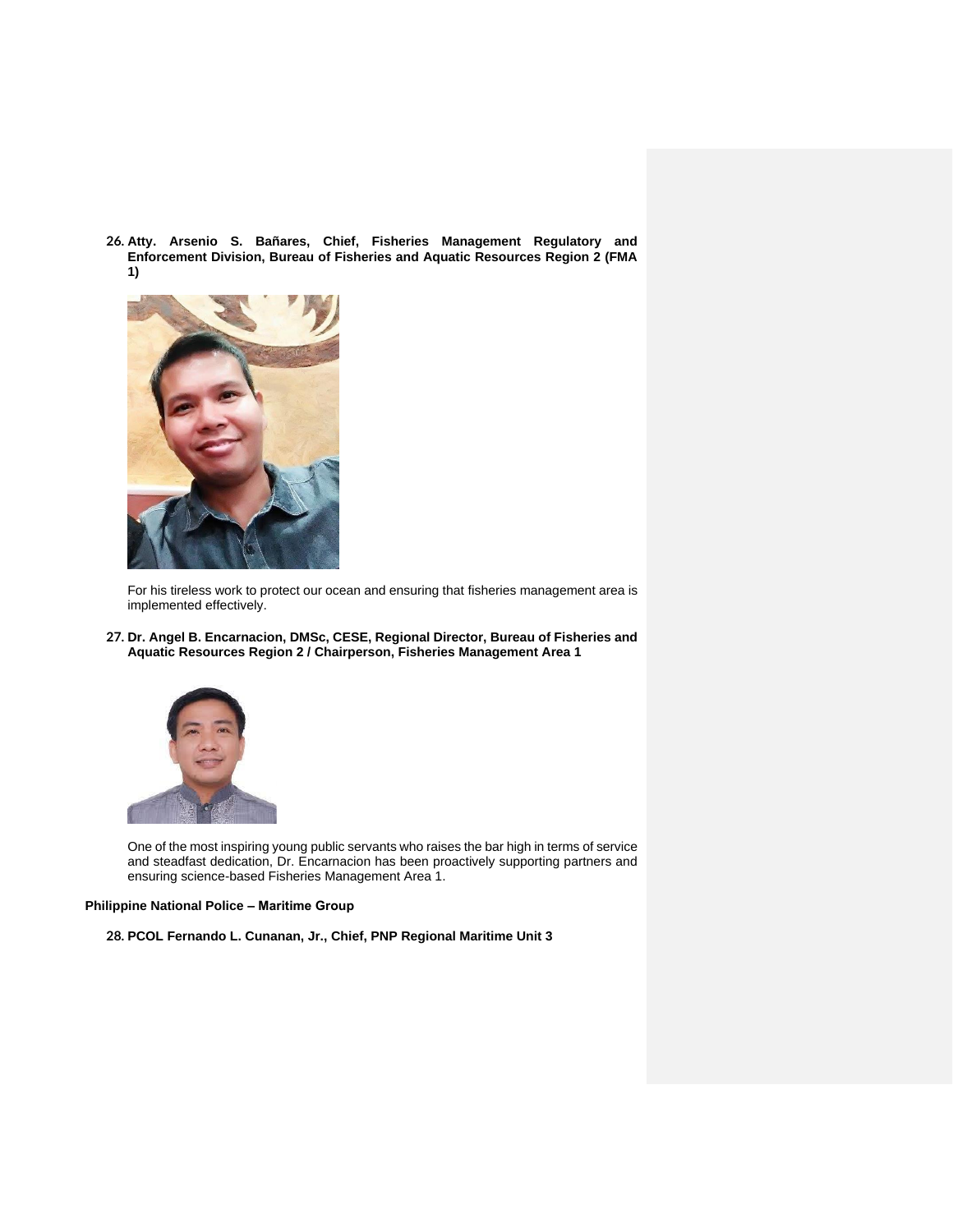

For enforcing environmental and fishery laws, despite the harassment suit filed by violators of the law. An active member of Kargatan Patrol platform for reporting illegal fishing, he responds to reports of illegal fishing and has successfully apprehended violators. PCOL Cunanan recently won the administrative case filed against him due to the performance of his duty.

#### **29. PCOL (Atty.) Oliver S. Tanseco. Chief, PNP Regional Maritime Unit NCR**



For his work in ensuring that environmental and fisheries laws are effectively implemented. **PCOL (Atty.) Tanseco unselfishly shared his expertise in numerous fisheries law enforcement training programs jointly conducted by OCEANA and other agencies.**

**30. CG Admiral Artemio M. Abu, Commandant, Philippine Coast Guard**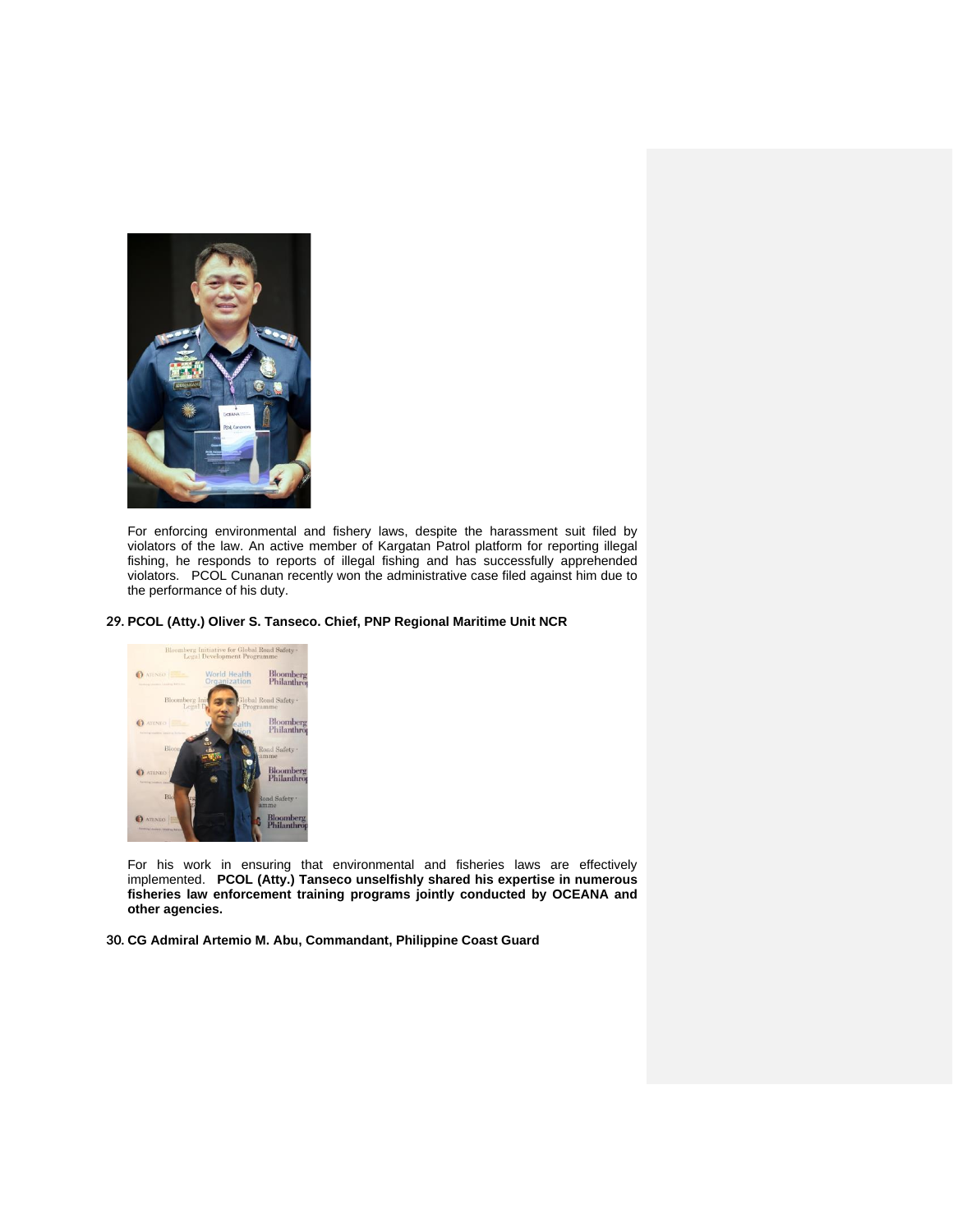

For his commitment to serving the country and the Filipino people, particularly for his strong support to protecting our ocean.

## **Academe**

**31. Dr. Wilfredo L. Campos, University of the Philippine Visayas Foundation**



For his expertise, selfless service, and dedication to upholding science-based policies and for being a proactive voice in advocating for the urgent protection of our ocean.

**32. Dr. Elviro A. Cinco**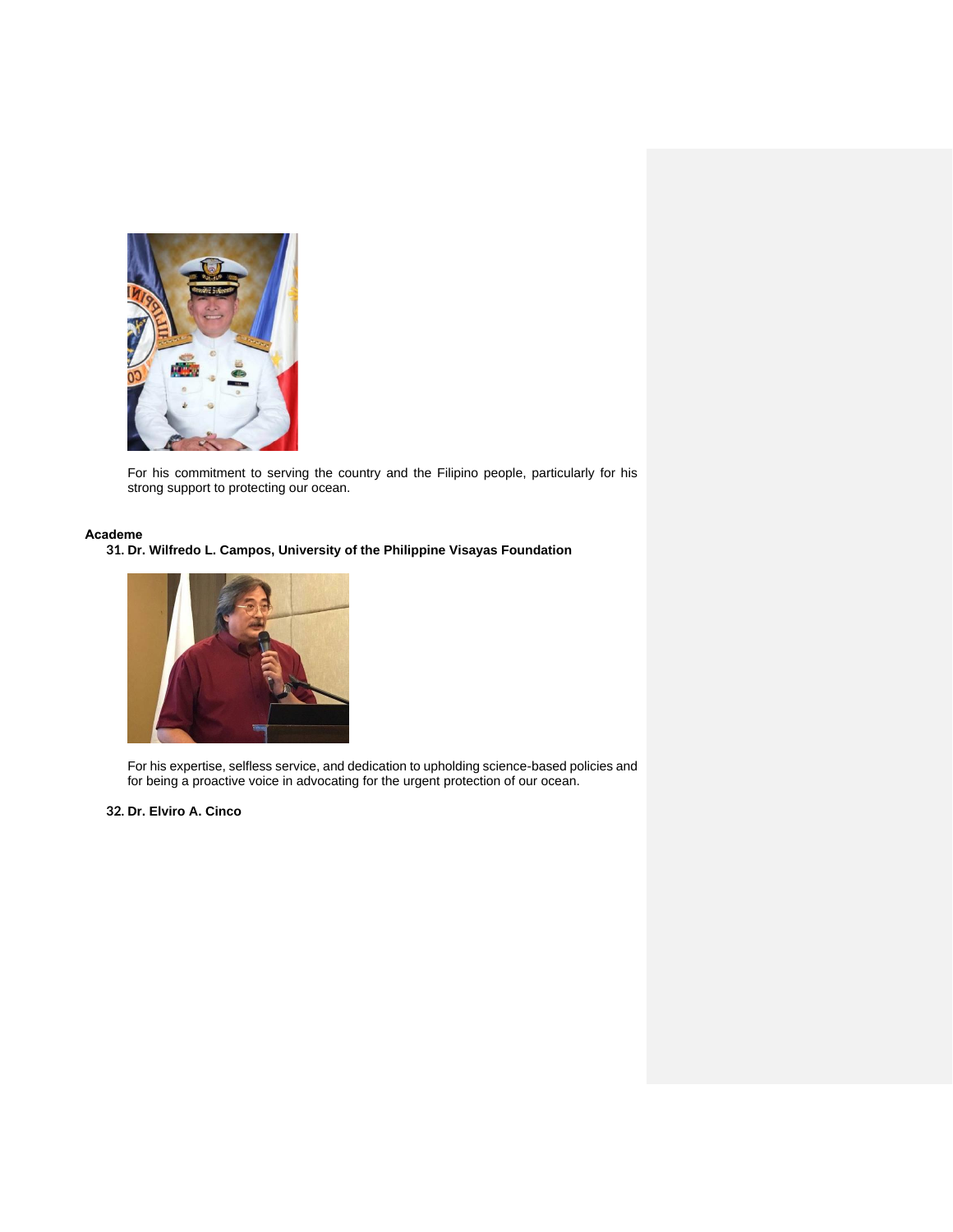

For sharing his expertise and rich experience, and his tireless efforts to ensure that science is prioritized and supports various policies for the welfare of our ocean and the Filipino fisherfolk.

# **33. Dr. Augie E. Fuentes, College President, Davao del Sur State College**



An inspiring woman leader and the first President in the Davao del Sur State College, President Augie has been a great partner and ally in molding the young Filipinos to value science and research, reach out to communities, and be good stewards of the earth. Her steadfast dedication has been an inspiration to her colleagues and students.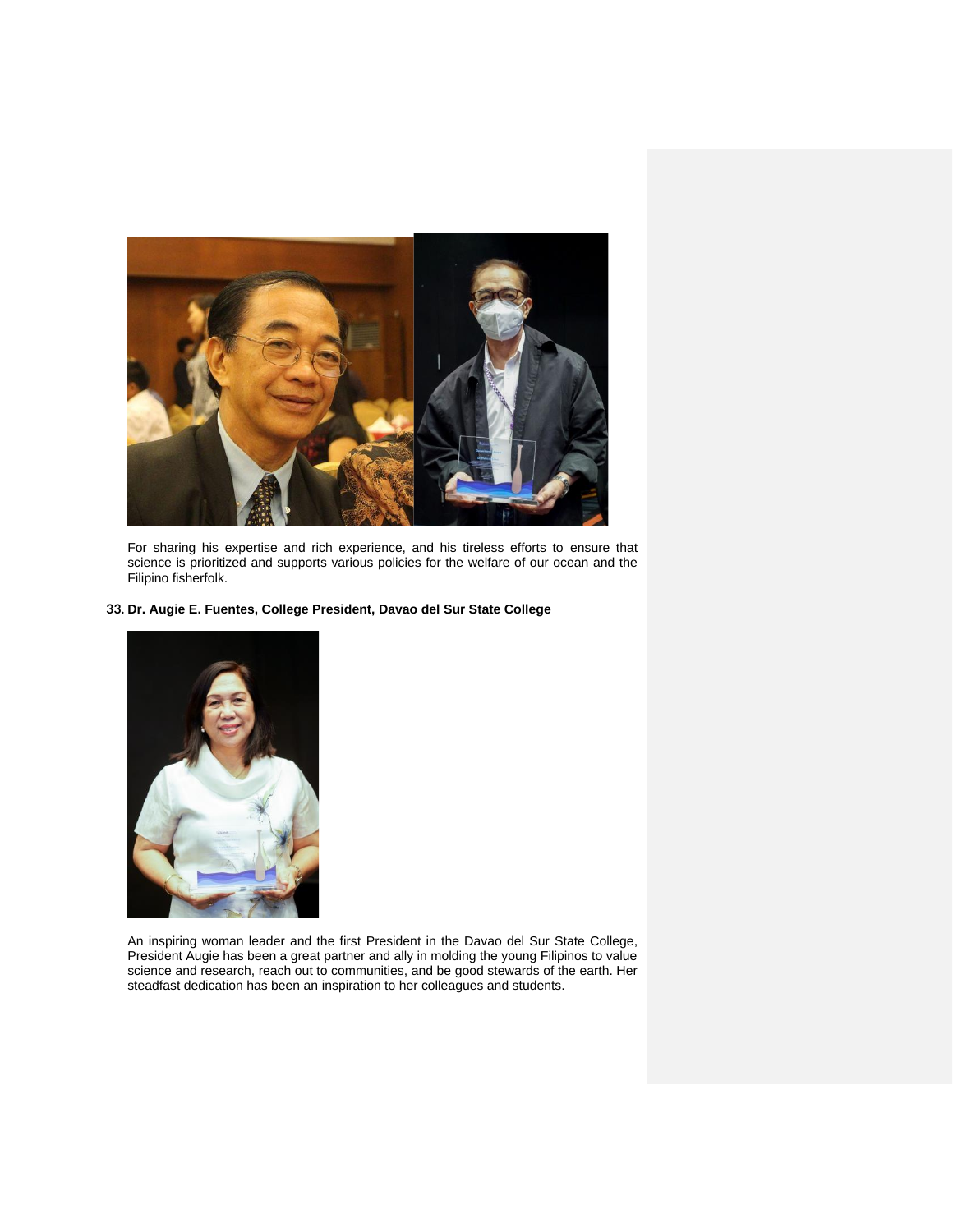**34. Dr. Della Grace G. Bacaltos, Davao del Sur State College** 



A great ally valued for her dedication, hard work, and openness to reach out to various stakeholders in the country and abroad, to share the richness of the Philippines in terms of science, research, skills, and resources.

# **35. Dr. Yasmin Primavera-Tirol**